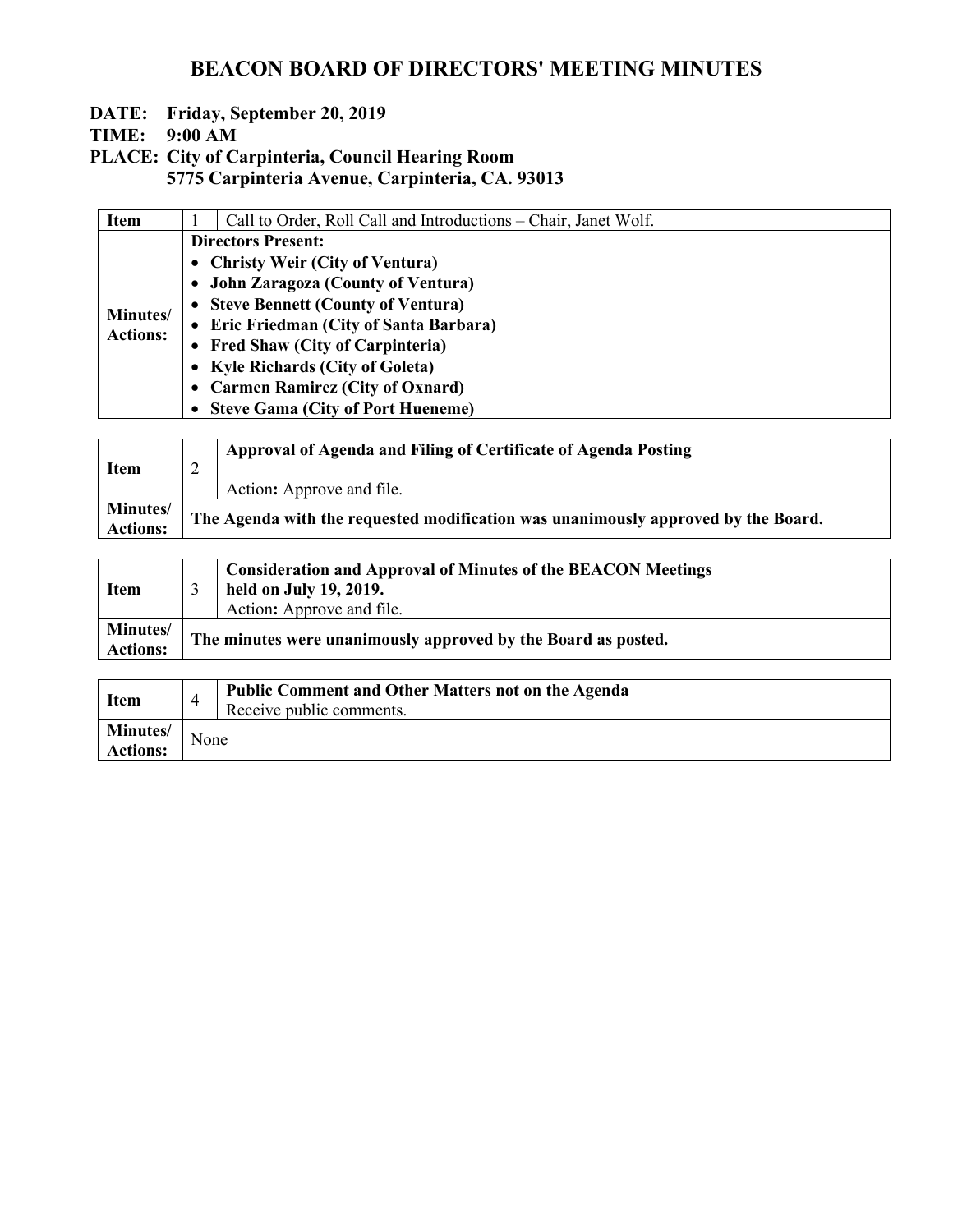## **DATE: Friday, September 20, 2019**

## **TIME: 9:00 AM**

### **PLACE: City of Carpinteria, Council Hearing Room 5775 Carpinteria Avenue, Carpinteria, CA. 93013**

|                             |                                                                                         | <b>Reports</b>                                                                                                                                                                                                                                                                                                                                                                                                                                                                                                                                                                                                                                                                                                                                                                                                                                                                                                                                                                                                                                                                                                                                                                                                                                              |
|-----------------------------|-----------------------------------------------------------------------------------------|-------------------------------------------------------------------------------------------------------------------------------------------------------------------------------------------------------------------------------------------------------------------------------------------------------------------------------------------------------------------------------------------------------------------------------------------------------------------------------------------------------------------------------------------------------------------------------------------------------------------------------------------------------------------------------------------------------------------------------------------------------------------------------------------------------------------------------------------------------------------------------------------------------------------------------------------------------------------------------------------------------------------------------------------------------------------------------------------------------------------------------------------------------------------------------------------------------------------------------------------------------------|
| <b>Item</b>                 | 5                                                                                       | a. Reports from legislative offices.                                                                                                                                                                                                                                                                                                                                                                                                                                                                                                                                                                                                                                                                                                                                                                                                                                                                                                                                                                                                                                                                                                                                                                                                                        |
|                             |                                                                                         | b. Board Member Reports and Updates                                                                                                                                                                                                                                                                                                                                                                                                                                                                                                                                                                                                                                                                                                                                                                                                                                                                                                                                                                                                                                                                                                                                                                                                                         |
| Minutes/<br><b>Actions:</b> | $\bullet$<br>$\bullet$<br>$\bullet$<br>$\bullet$<br>$\bullet$<br>$\bullet$<br>$\bullet$ | Director Zaragoza commended Director Gama and the Brian Brennan for an excellent<br>presentation to the RDP21 in September. The information was informative prior to a trip to DC<br>to secure funding.<br>Director Shaw reported that the City of Carpinteria was moving forward with an update to the<br>City Land Use Plan and Shoreline Management Plan.<br>Director Richards reported that the City of Goleta is working on a Stream and Watershed<br>Management Plan. In addition, the City of Goleta is edging closer to approving a new Zoning<br>Ordinance.<br>Director Ramirez indicated that today is "Climate Strike" day with global climate strike<br>demonstrations worldwide. She will be attending events at Mission Park in Ventura.<br>Director Gama reported that on Saturday September 21 is "Dude Clean My Beach" day in the<br>City of Port Hueneme.<br>Director Friedman reported that the City of Santa Barbara LCP Update was certified and that<br>"Creek Week" kicked off on September 15.<br>Director Bennett reported that the Board of Supervisors received the SLR report on adaptation<br>options to consider mitigating SLR. The next steps will be to select options and ultimately<br>update the Counties Coastal Plan. |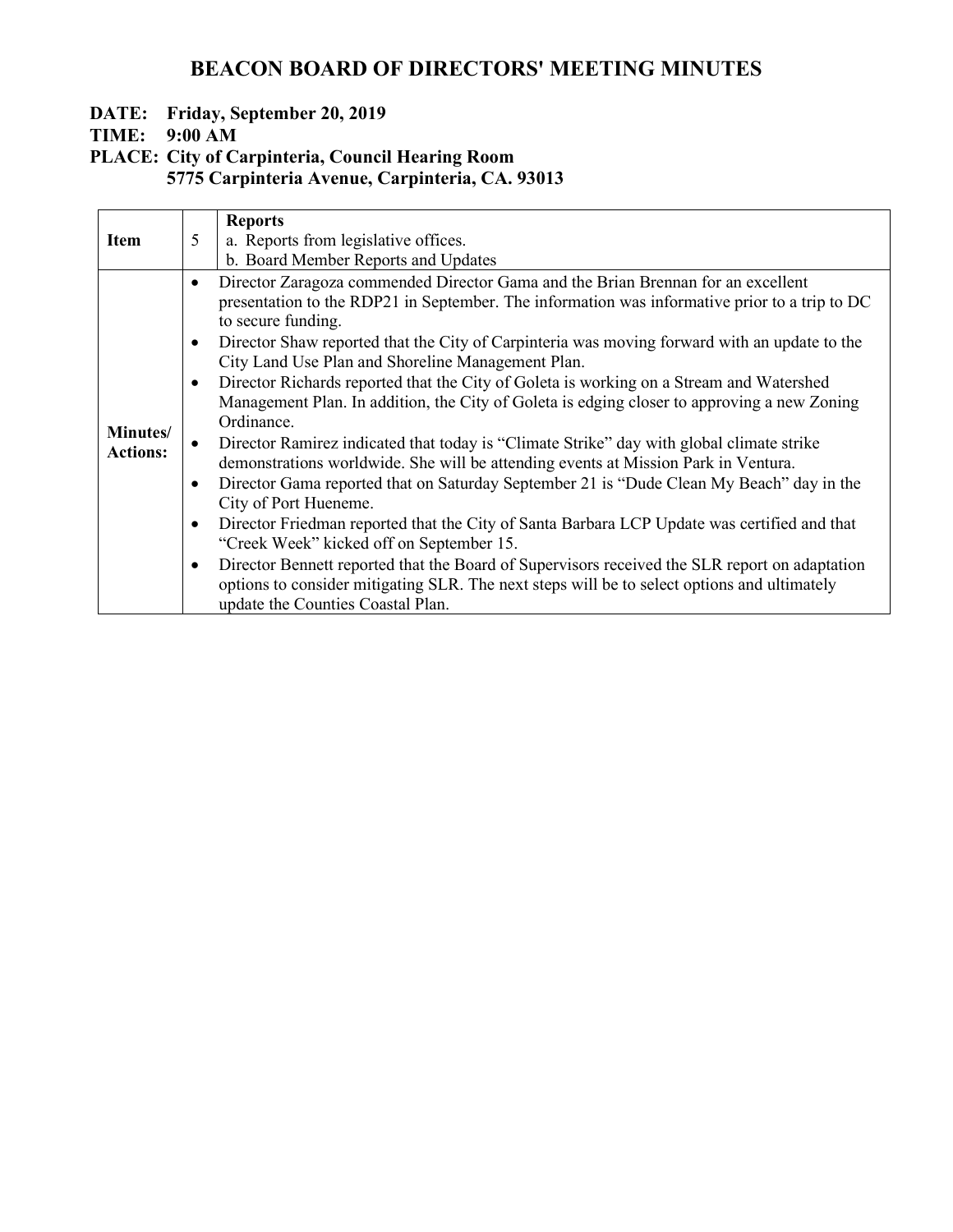### **DATE: Friday, September 20, 2019**

#### **TIME: 9:00 AM**

# **PLACE: City of Carpinteria, Council Hearing Room**

**5775 Carpinteria Avenue, Carpinteria, CA. 93013**

| <b>Item</b>                 | $\mathfrak b$ | <b>Reports</b><br>a. Receive and file the Fiscal Year 2018-2019 Budget-to-Actual report for the year-to-date<br>period ending June 30, 2019 (Exhibit I) |
|-----------------------------|---------------|---------------------------------------------------------------------------------------------------------------------------------------------------------|
| Minutes/<br><b>Actions:</b> |               | Mr. Carlos Maldonado of Ventura County Auditor Controllers Office presented the Budget-to-<br>Actual report for year-to-date ending June 30, 2019.      |
|                             | a.            | <b>BOARD ACTIONS:</b><br>The Board approved unanimously the Auditor Controller Recommended Action.                                                      |

| <b>Item</b>                 | $\overline{7}$ | <b>Port Hueneme Beach Regional Erosion Meeting</b><br>Receive a report from the Executive Director on the Port Hueneme Regional Beach Erosion<br>a.<br>Meeting of September 6, 2019.                                                                                                                                                                                                                                                                                                                                                                                                                                                                                                                                                                                                                                                                                                                                                                                                                                                                                                                                                                                                                                                                                                                                                                                                                                                                                                                                                                                                                                                                                                                                                                                                                                                                                                                                                                                                                                                                                                                                                                                                                                                                                                                                                                                                                                                                                                                                                                                                                                                                                                                                                                  |
|-----------------------------|----------------|-------------------------------------------------------------------------------------------------------------------------------------------------------------------------------------------------------------------------------------------------------------------------------------------------------------------------------------------------------------------------------------------------------------------------------------------------------------------------------------------------------------------------------------------------------------------------------------------------------------------------------------------------------------------------------------------------------------------------------------------------------------------------------------------------------------------------------------------------------------------------------------------------------------------------------------------------------------------------------------------------------------------------------------------------------------------------------------------------------------------------------------------------------------------------------------------------------------------------------------------------------------------------------------------------------------------------------------------------------------------------------------------------------------------------------------------------------------------------------------------------------------------------------------------------------------------------------------------------------------------------------------------------------------------------------------------------------------------------------------------------------------------------------------------------------------------------------------------------------------------------------------------------------------------------------------------------------------------------------------------------------------------------------------------------------------------------------------------------------------------------------------------------------------------------------------------------------------------------------------------------------------------------------------------------------------------------------------------------------------------------------------------------------------------------------------------------------------------------------------------------------------------------------------------------------------------------------------------------------------------------------------------------------------------------------------------------------------------------------------------------------|
| Minutes/<br><b>Actions:</b> |                | Brian Brennan and Dr. Bailard explained that in an effort to formulate a collaborative strategy to<br>secure funding for additional dredging at Channel Islands Harbor the City of Port Hueneme hosted a<br>stakeholders meeting on September 6, 2019 at City Hall. Invitees included the Army Corps of<br>Engineers, City of Port of Hueneme, the U.S. Naval Station Point Mugu, Congresswoman Julia<br>Brownlee's office, The Nature Company, the Channel Islands Harbor District.<br>In attendance at the meeting was Director Gama and Councilmember Hernandez. Mr. Brennan<br>directed proceedings and let a PowerPoint presentation. Presentations were also made by the Nature<br>Company, the Harbor and the Navy. The presentation explained that The Water Resources<br>Development Act (WRDA) of 1996 authorized biennial dredging from Channel Islands Harbor to<br>establish and maintain a littoral sediment balance with is estimated at 1.254 million cubic yards per<br>year, or 2.5 million cubic yards every other year. $(\S 305)$ This quantity has shown empirically to<br>establish a sufficient coastal equilibrium whereby Hueneme Beach maintains a stability.<br>Unfortunately, during the last decade this target quantity has not been met resulting in serious<br>erosion to Hueneme Beach. Most recently, in March of 2019 the City of Port Hueneme completed<br>its dredging cycle for 2018-2019 delivering only 1.6 million cubic yards. The deficit in dredging<br>quantity stems from increased dredging costs in tandem with static federal funding.<br>The funding for the dredging operation comes from two sources, 19% from the Navy and 81% from<br>the USACOE. However, the variable amount is always from the USACOE and not from the Navy.<br>It might make sense to try and increase the Navy participation especially given the direct impact to<br>the Navy Base that results from insufficient dredging.<br>Marc Beyeler of BEACON Staff reported that while expanding the dredging operation at Channel<br>Islands Harbor is critical, the Coastal Sediment Management Workgroup (CSMW) consisting of<br>representatives from the US Army Corps of Engineers, the California Resources Agency, and<br>regional coastal agencies including BEACON, is looking into policy and other solutions beyond just<br>dredging.<br>Director Gama raised the issue of the Air Pollution Control District permit limitations on the amount<br>of fuel that can be expended during the dredging operation. The permit stipulates 326,000 gal of fuel<br>which may not be enough to complete a 2.5M cy dredge cycle. The Harbor is looking into ways to<br>expand the permit limitations.<br><b>BOARD ACTIONS:</b> |
|                             |                | The Board received and filed report.                                                                                                                                                                                                                                                                                                                                                                                                                                                                                                                                                                                                                                                                                                                                                                                                                                                                                                                                                                                                                                                                                                                                                                                                                                                                                                                                                                                                                                                                                                                                                                                                                                                                                                                                                                                                                                                                                                                                                                                                                                                                                                                                                                                                                                                                                                                                                                                                                                                                                                                                                                                                                                                                                                                  |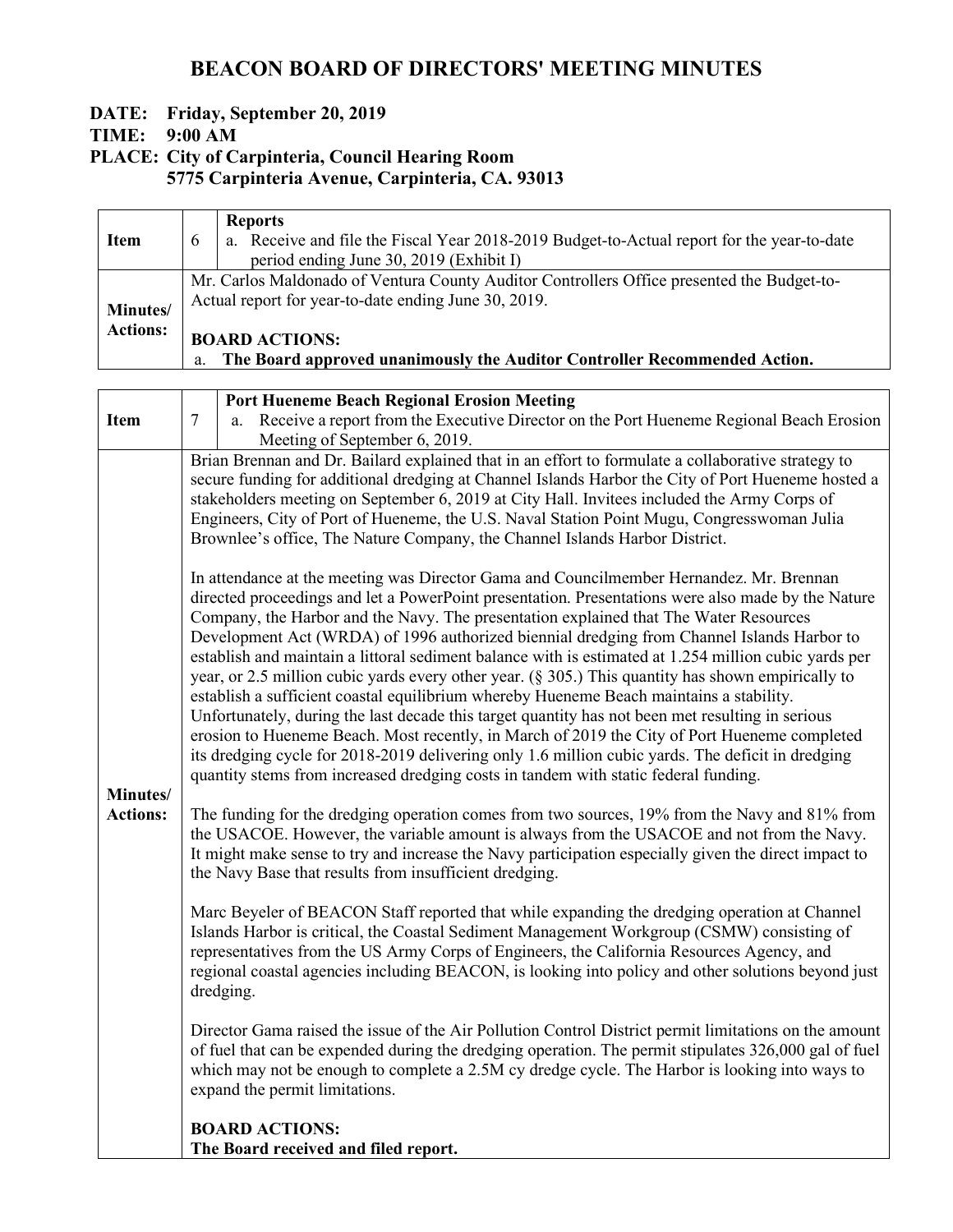### **DATE: Friday, September 20, 2019**

**TIME: 9:00 AM**

**PLACE: City of Carpinteria, Council Hearing Room**

**5775 Carpinteria Avenue, Carpinteria, CA. 93013**

|                             | <b>Grant Pursuits</b>                                                                                                                                                                                                                                                                                                                                                                                                                                                                                                                                                                                                                                                                                                                                                                                                                                                                                                                                                                                                                                                                                                                               |
|-----------------------------|-----------------------------------------------------------------------------------------------------------------------------------------------------------------------------------------------------------------------------------------------------------------------------------------------------------------------------------------------------------------------------------------------------------------------------------------------------------------------------------------------------------------------------------------------------------------------------------------------------------------------------------------------------------------------------------------------------------------------------------------------------------------------------------------------------------------------------------------------------------------------------------------------------------------------------------------------------------------------------------------------------------------------------------------------------------------------------------------------------------------------------------------------------|
| <b>Item</b>                 | a. Receive an update report on existing grants and new grant pursuits for the following projects:<br>8<br>Santa Barbara County Debris Basin, Surfers Point, East Beach Dune Restoration, South                                                                                                                                                                                                                                                                                                                                                                                                                                                                                                                                                                                                                                                                                                                                                                                                                                                                                                                                                      |
|                             | Central Coast Beach Enhancement program, and Climate and Sea Level Rise Update to                                                                                                                                                                                                                                                                                                                                                                                                                                                                                                                                                                                                                                                                                                                                                                                                                                                                                                                                                                                                                                                                   |
|                             | BEACON's Coastal Regional Sediment Management Plan.                                                                                                                                                                                                                                                                                                                                                                                                                                                                                                                                                                                                                                                                                                                                                                                                                                                                                                                                                                                                                                                                                                 |
| Minutes/<br><b>Actions:</b> | Mr. Comati and Mr. Beyeler reported on the status of current BEACON grant pursuits.<br>Santa Barbara County Debris Basin: Mr. Comati reported that BEACON staff in conjunction<br>$\bullet$<br>with SB County Flood Control are responding to data requests from OPC regarding the<br>scope/schedule request submitted following the January 2018 Debris Flow Event.<br>Surfers Point: Mr. Beyeler reported that Staff had submitted a FEMA Hazard Mitigation Grant<br>$\bullet$<br>application in September 2019 for capital funding for phase 2 of the Surfers Point Project.<br>East Beach Dune Restoration: Mr. Comati reported that BEACON was awaiting a decision from<br>$\bullet$<br>the California Division of Boating and Waterways on funding for the East Beach Dune<br>Demonstration Project. A decision is expected by January 2020.<br>South Central Coast Beach Enhancement program: BEACON staff and Climate and Sea Level<br>$\bullet$<br>Rise Update to BEACON's Coastal Regional Sediment Management Plan: Mr. Beyeler reported<br>he is looking into a grant with the National Fish and Wildlife Foundation to fund an updated |
|                             | SCCBEP and a SLR update to BEACON's CRSMP.                                                                                                                                                                                                                                                                                                                                                                                                                                                                                                                                                                                                                                                                                                                                                                                                                                                                                                                                                                                                                                                                                                          |
|                             | <b>BOARD ACTIONS:</b>                                                                                                                                                                                                                                                                                                                                                                                                                                                                                                                                                                                                                                                                                                                                                                                                                                                                                                                                                                                                                                                                                                                               |
|                             | The Board received and filed report.                                                                                                                                                                                                                                                                                                                                                                                                                                                                                                                                                                                                                                                                                                                                                                                                                                                                                                                                                                                                                                                                                                                |